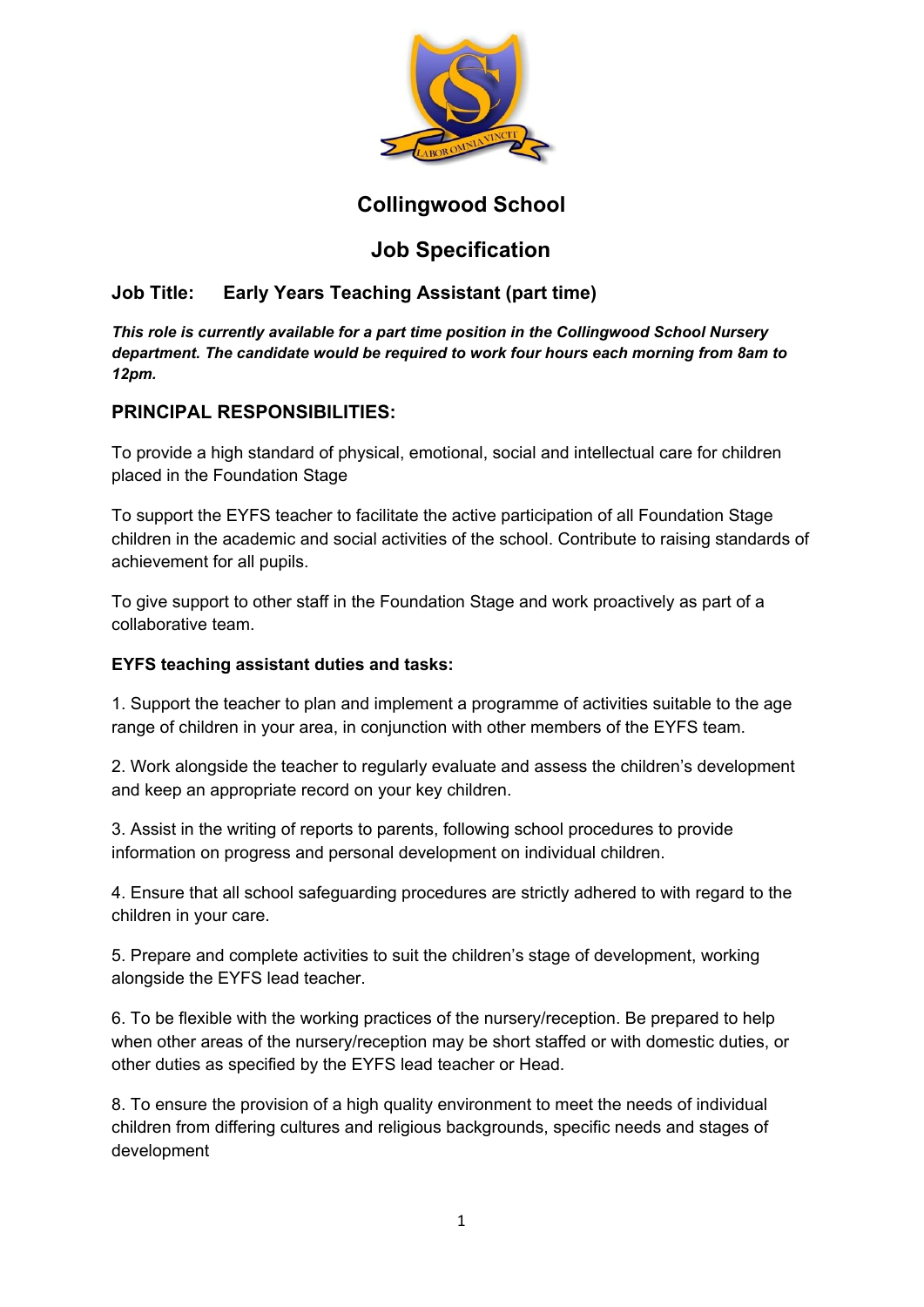9. To be aware of the high profile of the EYFS and to uphold its standards at all times.

# **PERSON SPECIFICATION**

### **Qualifications**

- NVQ Level 2 or Level 3 or equivalent
- Experience of working with EYFS children in a primary school or nursery setting

# **Knowledge**

- Knowledge of the EYFS curriculum, framework and Early Learning Goals
- Knowledge of relevant safeguarding legislation and guidance in relation to working with, and the protection of, children
- Understanding of child development and learning.

## **Personal Qualities**

- Keen to develop and maintain good and open relationships with pupils, staff, parents,
- governors and the community
- Positive, optimistic attitude
- Openminded; willingness to consider new ideas and learn
- Assurance of total confidentiality and discretion.

### **TEACHING ASSISTANTS - GENERAL**

Our assistants work under the direct instruction of teaching staff, usually in the classroom with the teacher, to support access to learning for pupils and provide general support to the teacher in the management of pupils and the classroom.

### **In addition, in the role of Teaching Assistant, there would be an expectation to:**

### **SUPPORT FOR PUPILS**

- Attend to the pupils' personal needs, and implement related personal programmes, including social, health, physical, hygiene, first aid and welfare matters
- Supervise and support pupils ensuring their safety and access to learning
- Establish good relationships with pupils, acting as a role model and being aware of and responding appropriately to individual needs
- Promote the inclusion and acceptance of all pupils
- Encourage pupils to interact with others and engage in activities planned by the EYFS team
- Encourage pupils to act independently as appropriate

### **SUPPORT FOR THE TEACHER**

● Prepare classroom as directed for lessons and clear afterwards and assist with the display of pupils work